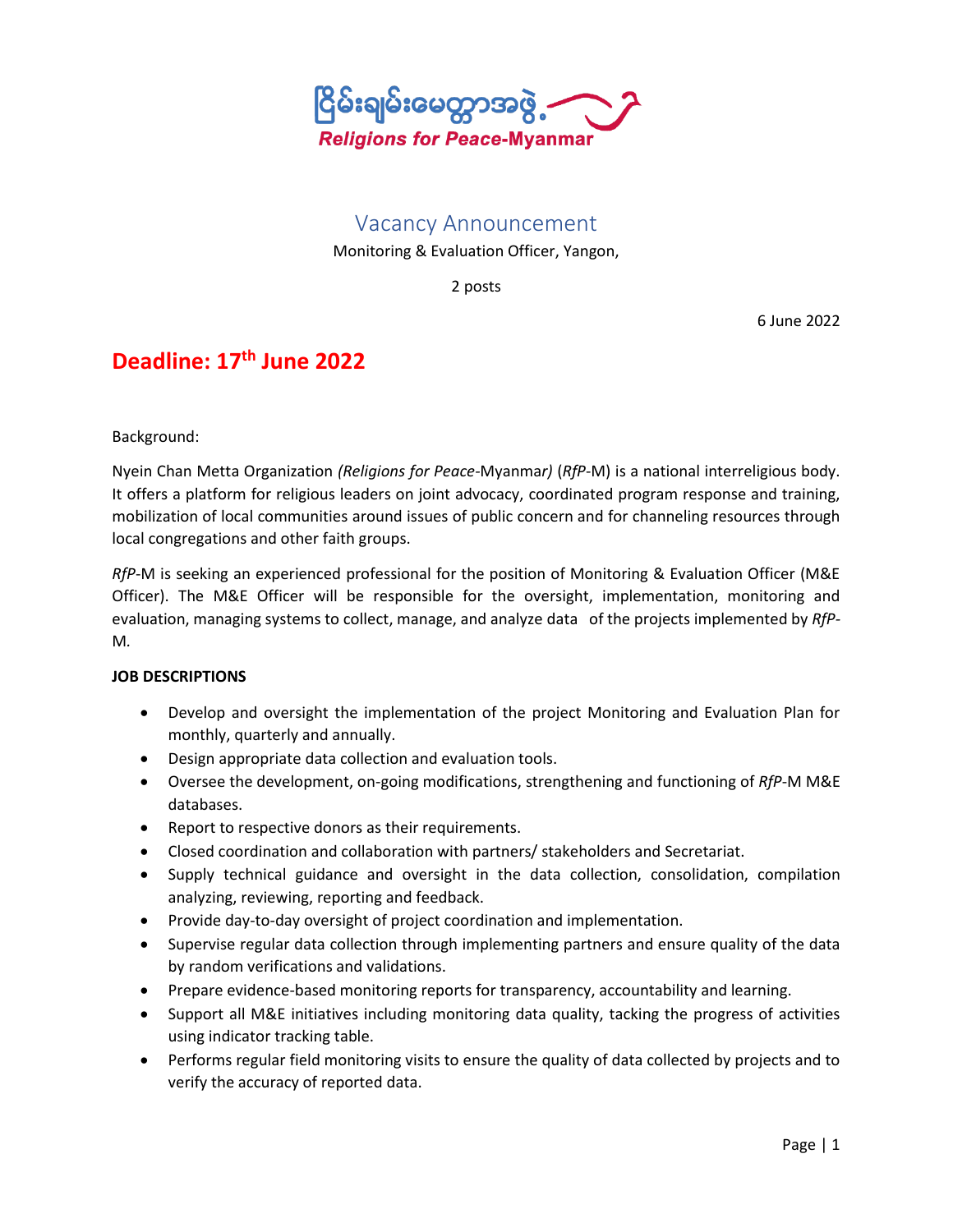

- Analysis of project implementation data and report to supervisor for implementing status in the field areas.
- Presents the progress and challenges of the project implementation to partners and members of *RfP*-M.
- Keep all collected data properly including success stories and meeting minutes.
- Lead M&E workshops and meetings if necessary to get clarification for data accuracy with stakeholders
- Liaise with local partners, Core Members, Interfaith Committee members, Women of Faith Network (WoFN) and Interfaith Youth Network (IYN) and Religious leaders.
- Work closely with *RfP*-M Secretariat for all necessary processes.
- Supervise Field Monitors related to M & E data.
- Attend partners meetings and other stakeholders meeting if Program Manager request.
- Travel to project areas and engage with diverse religious, ethnic groups, local administrative authorities for interreligious cooperation and social cohesion.
- Other tasks as necessary.

#### **Required Qualifications and Experience**

- A minimum of Bachelor degree with work experiences in Non-governmental Organizations.
- A minimum of Three years of professional work experience in development organization focusing on M&E field.
- Demonstrated ability to work in a multi-cultural environment and establish harmonious and effective working relationship with people of all religious and ethnic backgrounds.
- Ability to write good M&E report to submit respective donor organizations.
- Excellent writing analytical skills in English and Myanmar languages required.
- Willingness to travel to project areas and engage with diverse religious and ethnic groups.
- Proficiency in computer application Microsoft Office Word, Excel and PowerPoint.

#### **Behavioral Expectation**

- Respect and understand religious differences.
- Preserve the identity of each religious community.
- Model behavior that reflects a commitment to initiating and satisfactorily completing all tasks within agreed expectations.
- Model behavior that reflects positive organizational values and a holistic, participatory, sustainable approach to development, and behavior that is sensitive to local conditions and culture and the expectations of local leaders.
- Model behavior that facilitates the inclusion of marginalized members of the community in program activities.
- Assure actions are sensitive to the concerns of various parties, trying to develop trust and a longterm perspective where possible.
- Model scrupulous honesty and careful stewardship of financial and other resources.